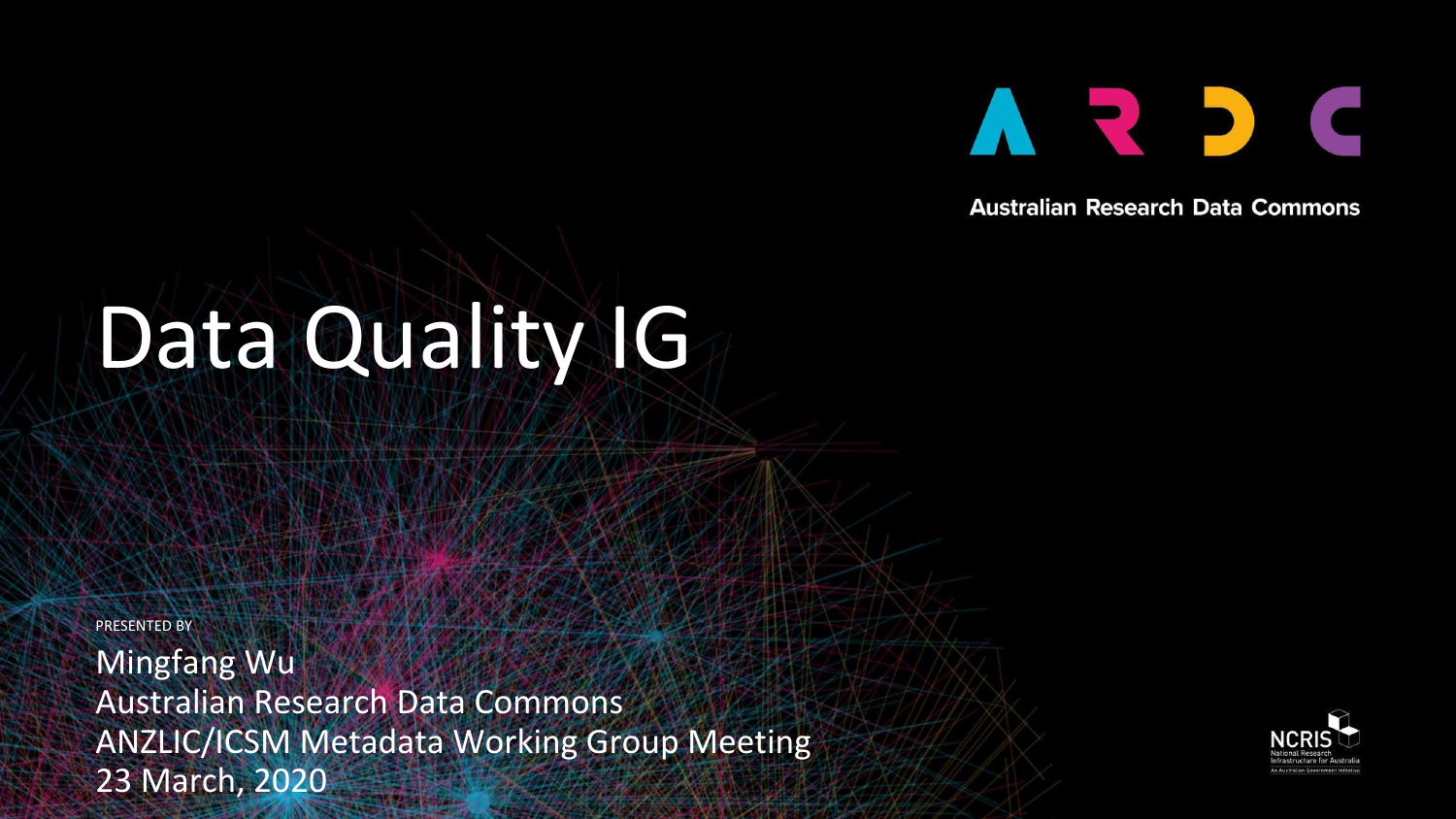# **Data quality**

Data is considered to have sufficient quality if it is "fit for intended uses"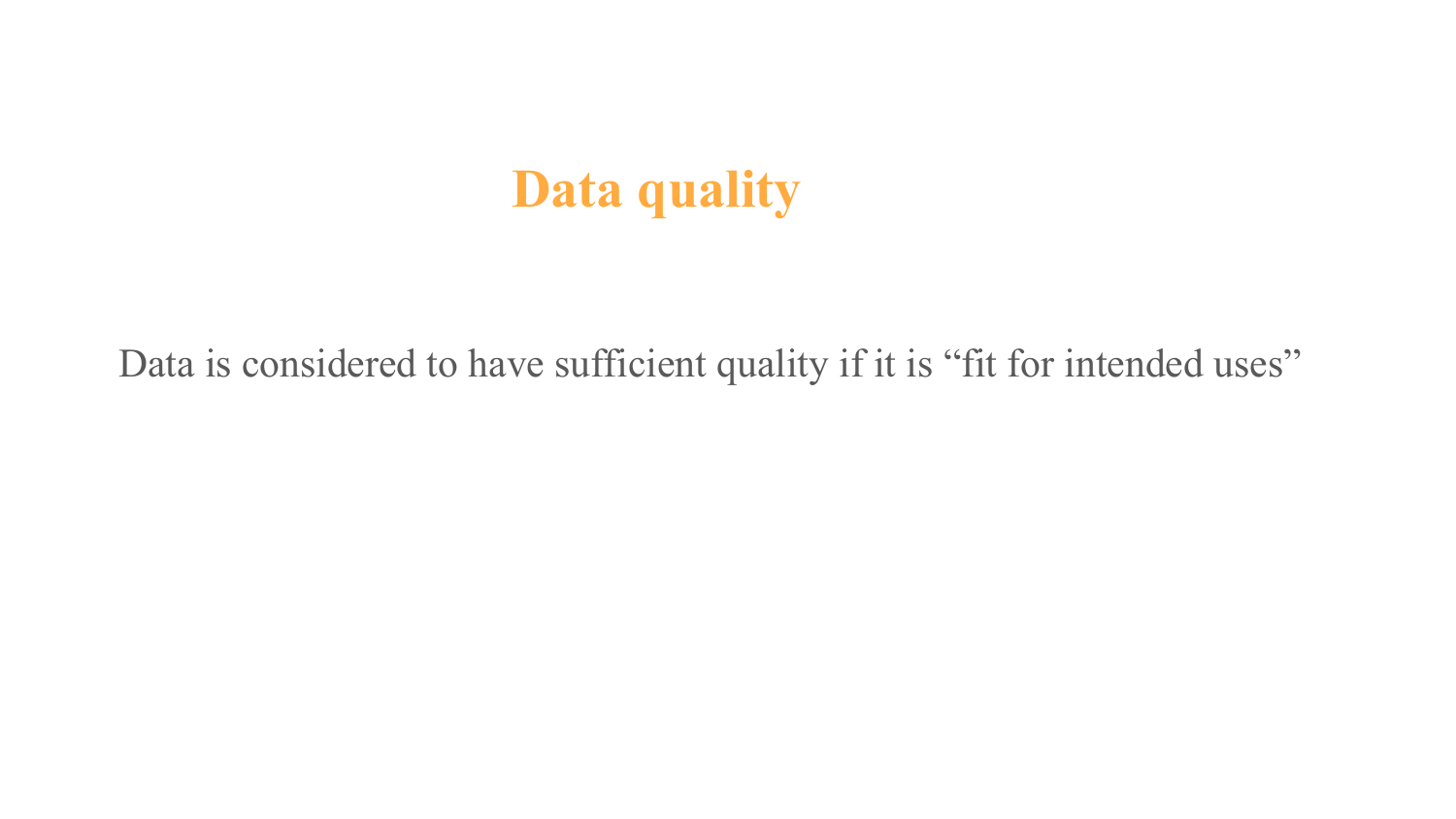# **FAIR data principles**

#### **Findable**

**F1**[. \(Meta\)data are assigned a globally unique and](https://www.go-fair.org/fair-principles/fair-data-principles-explained/f1-meta-data-assigned-globally-unique-persistent-identifiers/)  [persistent identifier](https://www.go-fair.org/fair-principles/fair-data-principles-explained/f1-meta-data-assigned-globally-unique-persistent-identifiers/)

**F2**[. Data are described with rich metadata \(defined by R1](https://www.go-fair.org/fair-principles/fair-data-principles-explained/f2-data-described-rich-metadata/)  [below\)](https://www.go-fair.org/fair-principles/fair-data-principles-explained/f2-data-described-rich-metadata/)

**F3**[. Metadata clearly and explicitly include the identifier of](https://www.go-fair.org/fair-principles/f3-metadata-clearly-explicitly-include-identifier-data-describe/)  [the data they describe](https://www.go-fair.org/fair-principles/f3-metadata-clearly-explicitly-include-identifier-data-describe/)

**F4**[. \(Meta\)data are registered or indexed in a searchable](https://www.go-fair.org/fair-principles/f4-metadata-registered-indexed-searchable-resource/)  [resource](https://www.go-fair.org/fair-principles/f4-metadata-registered-indexed-searchable-resource/)

#### **Interoperable**

**I1**[. \(Meta\)data use a formal, accessible, shared, and](https://www.go-fair.org/fair-principles/i1-metadata-use-formal-accessible-shared-broadly-applicable-language-knowledge-representation/)  [broadly applicable language for knowledge representation.](https://www.go-fair.org/fair-principles/i1-metadata-use-formal-accessible-shared-broadly-applicable-language-knowledge-representation/)

**I2**[. \(Meta\)data use vocabularies that follow FAIR](https://www.go-fair.org/fair-principles/i2-metadata-use-vocabularies-follow-fair-principles/)  [principles](https://www.go-fair.org/fair-principles/i2-metadata-use-vocabularies-follow-fair-principles/)

**I3**[. \(Meta\)data include qualified references to other](https://www.go-fair.org/fair-principles/i3-metadata-include-qualified-references-metadata/)  [\(meta\)data](https://www.go-fair.org/fair-principles/i3-metadata-include-qualified-references-metadata/)

#### **Accessible**

**A1**[. \(Meta\)data are retrievable by their identifier using a](https://www.go-fair.org/fair-principles/542-2/)  [standardised communications protocol](https://www.go-fair.org/fair-principles/542-2/)

**A1.1** [The protocol is open, free, and universally](https://www.go-fair.org/fair-principles/a1-1-protocol-open-free-universally-implementable/)  [implementable](https://www.go-fair.org/fair-principles/a1-1-protocol-open-free-universally-implementable/)

**A1.2** [The protocol allows for an authentication and](https://www.go-fair.org/fair-principles/a1-2-protocol-allows-authentication-authorisation-required/)  [authorisation procedure, where necessary](https://www.go-fair.org/fair-principles/a1-2-protocol-allows-authentication-authorisation-required/)

**A2**[. Metadata are accessible, even when the data are no](https://www.go-fair.org/fair-principles/a2-metadata-accessible-even-data-no-longer-available/)  [longer available](https://www.go-fair.org/fair-principles/a2-metadata-accessible-even-data-no-longer-available/)

#### **Reusable**

**R1**[. Meta\(data\) are richly described with a plurality of](https://www.go-fair.org/fair-principles/r1-metadata-richly-described-plurality-accurate-relevant-attributes/)  [accurate and relevant attributes](https://www.go-fair.org/fair-principles/r1-metadata-richly-described-plurality-accurate-relevant-attributes/)

**R1.1**[. \(Meta\)data are released with a clear and](https://www.go-fair.org/fair-principles/r1-1-metadata-released-clear-accessible-data-usage-license/)  [accessible data usage license](https://www.go-fair.org/fair-principles/r1-1-metadata-released-clear-accessible-data-usage-license/)

**R1.2**[. \(Meta\)data are associated with detailed](https://www.go-fair.org/fair-principles/r1-2-metadata-associated-detailed-provenance/)  [provenance](https://www.go-fair.org/fair-principles/r1-2-metadata-associated-detailed-provenance/)

**R1.3**[. \(Meta\)data meet domain-relevant community](https://www.go-fair.org/fair-principles/r1-3-metadata-meet-domain-relevant-community-standards/)  [standards](https://www.go-fair.org/fair-principles/r1-3-metadata-meet-domain-relevant-community-standards/)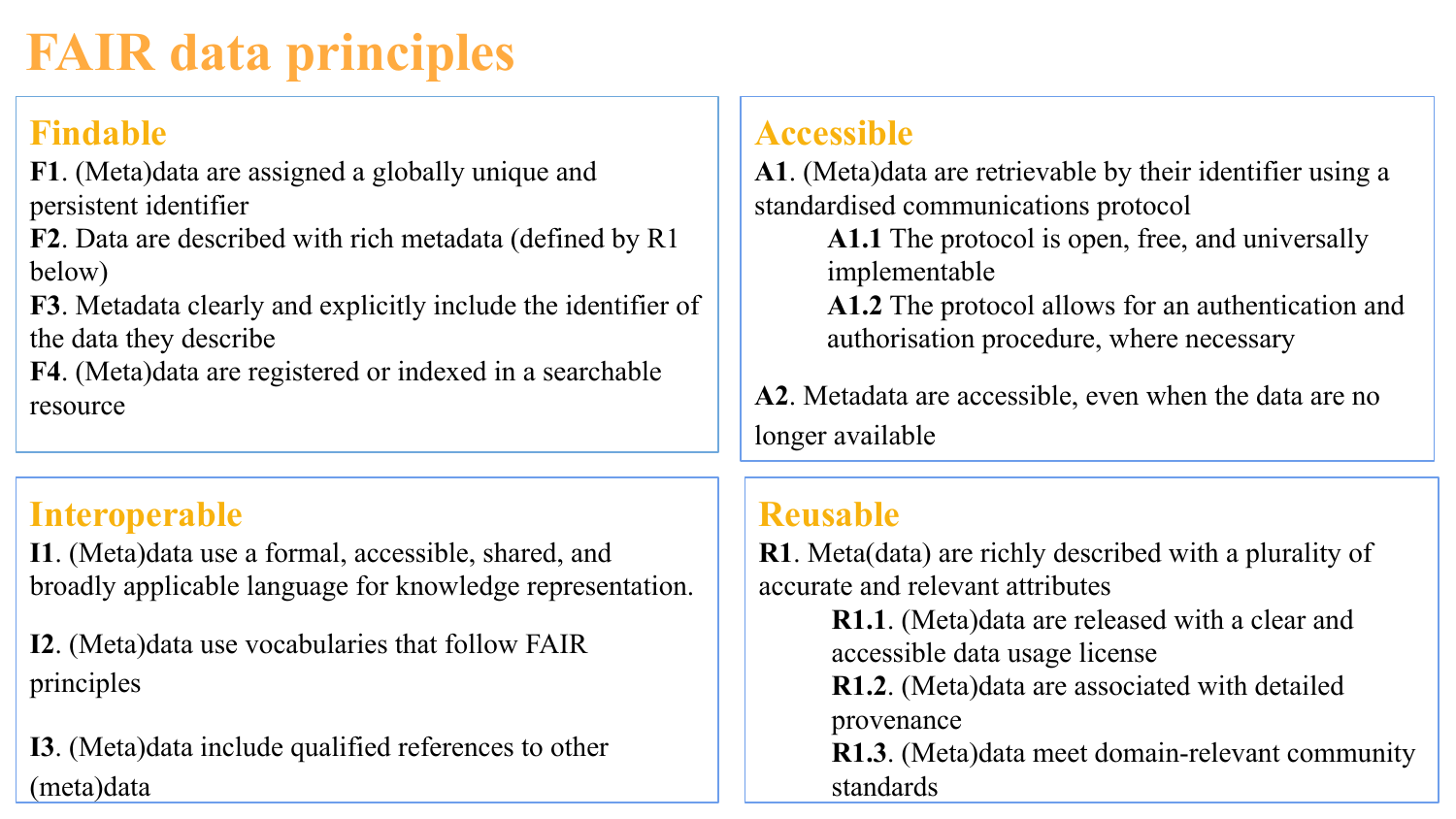## **Four key dimensions of data quality**

- intrinsic data quality (accuracy, objectivity, believability, reputation)
- contextual quality (value-added, relevancy, timeliness, completeness, appropriate amount of data)
- representational quality (interpretability, ease of understanding, representational consistency, concise representation)
- accessibility quality (accessibility and access security)

Wang, R. Y. and Strong, D. M. (2013). *Beyond accuracy: What data quality means to data consumers.* Journal of Management Information Systems, Vol. 12, No. 4 <http://www.jstor.org/stable/40398176>